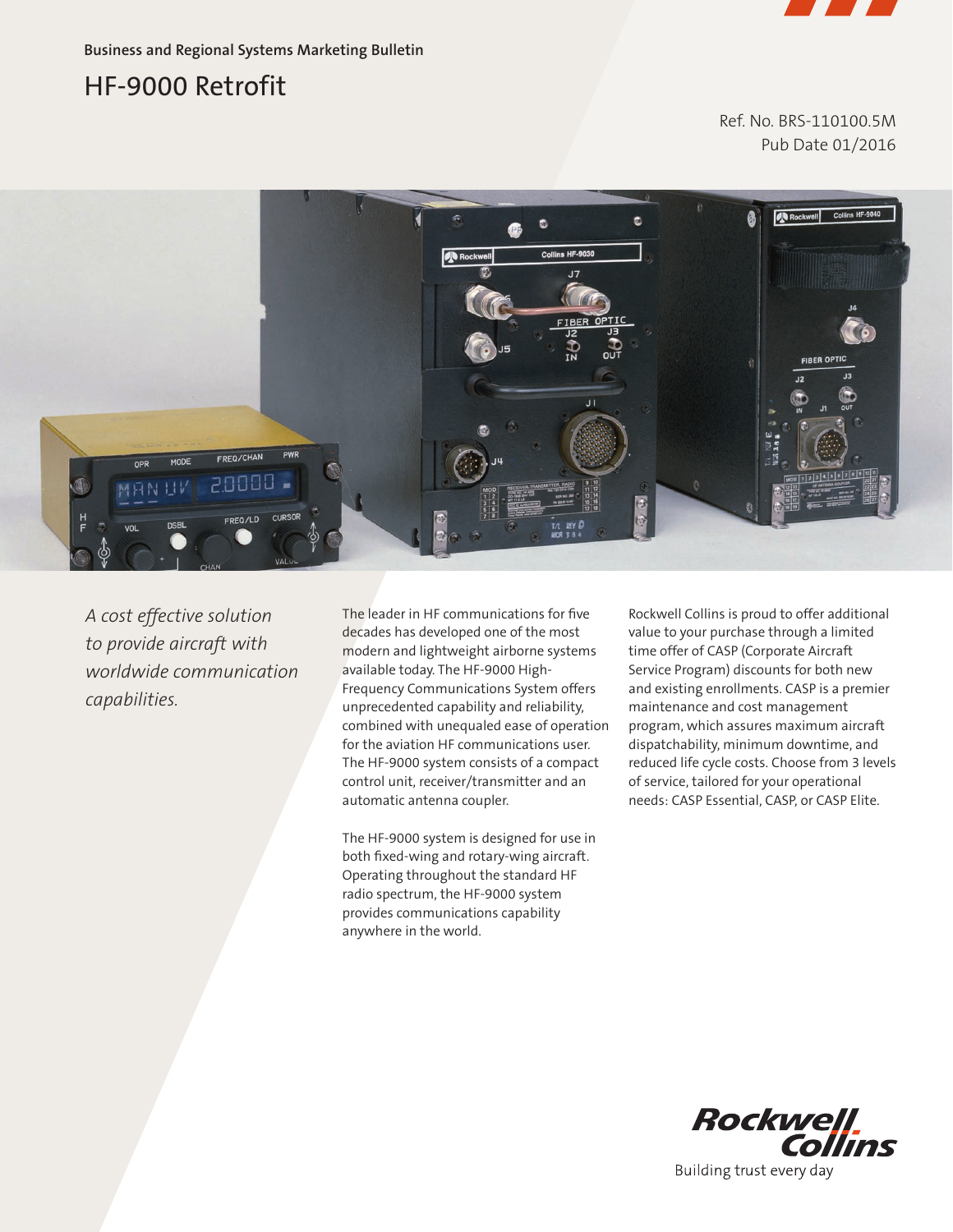

### KEY OWNER/USER BENEFITS

- **>** Full-frequency HF system permits direct tuning of any of 280,000 frequencies between 2.0 and 29.9999 MHz in 100 Hz steps when operated in the discrete frequency mode
- **>** Rapid-tune antenna coupler with up to 40 milliseconds computer tuning facilitates quick channel changes
- **>** Fiber optic technology is used to interconnect all system elements for reduced EMI and installation weight
- **>** 99 user-programmed half-duplex or simplex channels, 249 halfduplex ITU channels and six emergency channels may be called up by their channel numbers when operated in the channel mode
- **>** Discrete frequency mode provides USB, UD, AM equivalent, CW, LSB and LD operation. The 99 user-programmed channels may be programmed to operate in any of these modes
- **>** Selectable power outputs of 175, 50, or 10 W PEP (optional 200 W receiver/transmitter available)
- **>** BITE is utilized for diagnostic testing and monitoring
- **>** Control utilizes diachronic LCD for optimum readability in all lighting conditions
- **>** RTU tuning available

### DESCRIPTION

The HF-9000 system incorporates the latest in state-of-theart technology that includes microprocessors, direct digital frequency synthesis and fiber optics as well as preplanned product improvement design philosophy. The HF-9000 system covers the 2.0 to 29.9999 MHz frequency range in 100 Hz steps. Communication is possible in both simplex and half-duplex in Upper Sideband (USB), Lower Sideband (LSB), Amplitude Modulation Equivalent (AME), Continuous Wave (CW) and optional Frequency Modulation (FM) mode. To minimize user workload, the HF-9000 system has the capability to store 99 user-programmed preset channels. The receiver/transmitter will store frequency data and RF emission mode for either simplex or half-duplex communication in nonvolatile memory. In addition, two emergency channel frequencies and all 249 half-duplex ITU maritime radiotelephone channels (public correspondence network) are preprogrammed into nonvolatile memory permitting phone patch capabilities over thousands of miles.

Built-In-Test Equipment (BITE) provides diagnostic testing and monitoring to determine if the system is capable of providing the specified performance. Should a fault occur, BITE will identify the specific unit, module/circuit card and the failed circuit. Frequencies and channels are selected with dedicated switches, and all knobs are sized and spaced to optimize ease of operation.

Pressurized automatic antenna couplers are available that provide high performance and installation flexibility. The antenna coupler tunes shunt antennas. The pressurized antenna coupler provides full operational capability and reliability at high altitudes and temperature extremes. The antenna coupler quickly matches the power amplifier in the receiver/transmitter to the antenna to maximize the radiated power. Each antenna coupler has the capability to learn and store tuning data for 99 preset channels as well as storing the last 50 manually tuned frequencies. This learning is accomplished during the first tune cycle and is then

stored; upon recalling the preset channel or a previously used manual frequency, the antenna coupler tuning cycle time is nominally 40 milliseconds.

The flexibility of the HF-9000 system is clearly demonstrated by the various system configurations. The receiver/transmitter may be remotely mounted in the aircraft avionics bay and controlled by the control unit or controlled via a MIL-STD-1553B data bus, ARINC 429 data bus or some other control scheme. This flexibility of interface makes the HF-9000 system compatible with advanced flight deck management systems. Optional data bus configurations can also be implemented. Additional flexibility is provided by the modular design employed in the receiver/transmitter.

The HF-9000 system offers the user a variety of communication possibilities that include contact with air traffic control agencies over thousands of miles away, worldwide time and frequency standard broadcasts, Omega navigation station status reports, weather and marine storm warnings, radiotelephone service for personal messages and ARINC operational control services for messages relating to flying operations.

### TRADE-IN CREDIT

A trade-in credit will be issued against the purchase of an HF-9031A/9034A system at the special program price upon Rockwell Collins receipt of existing HF system. Trade-ins are limited to one credit for each HF-9031A/9034A system purchased. A credit will be issued to the dealer after the existing equipment is received at the Rockwell Collins Wichita Service Center, 2051 Airport Road, Wichita, Kansas 67209, phone number 316-677-4808. Please reference Marketing Bulletin BRS-110100.5M, HF-9031A/9034A trade-in program on the return paperwork. Dealer acceptance of marketing in this bulletin obligates the dealer to pass the applicable equipment trade-in amount to the aircraft end operator.

## CASP (CORPORATE AIRCRAFT SERVICE PROGRAM) SPECIAL INCENTIVES

Rockwell Collins is offering a CASP discount program when you take advantage of this Marketing Bulletin offer for remaining Rockwell Collins equipment in your aircraft.

For aircraft not currently enrolled in CASP, enroll within 30 days of placing an order for this upgrade and receive a 10% discount on the current CASP prices.

Aircraft enrolled in CASP at the time of order placement will receive a 5% discount on their CASP renewal (in addition to the standard 10% renewal discount).

Aircraft that enroll (or are currently enrolled) on the CASP Elite package, receive a once per year \$5,000 discount towards the purchase of new equipment, and unlimited 10% Service Bulletin upgrade discount which may be applied towards equipment in this special price bulletin or future purchases.

For CASP details and other discounts that may be applicable to your aircraft, contact a CASP representative at 1.319.295.4361 or casp@ rockwellcollins.com. You may also visit CASP on Rockwell Collins. com. Discounts listed in this bulletin may be combined with all other standard CASP discounts.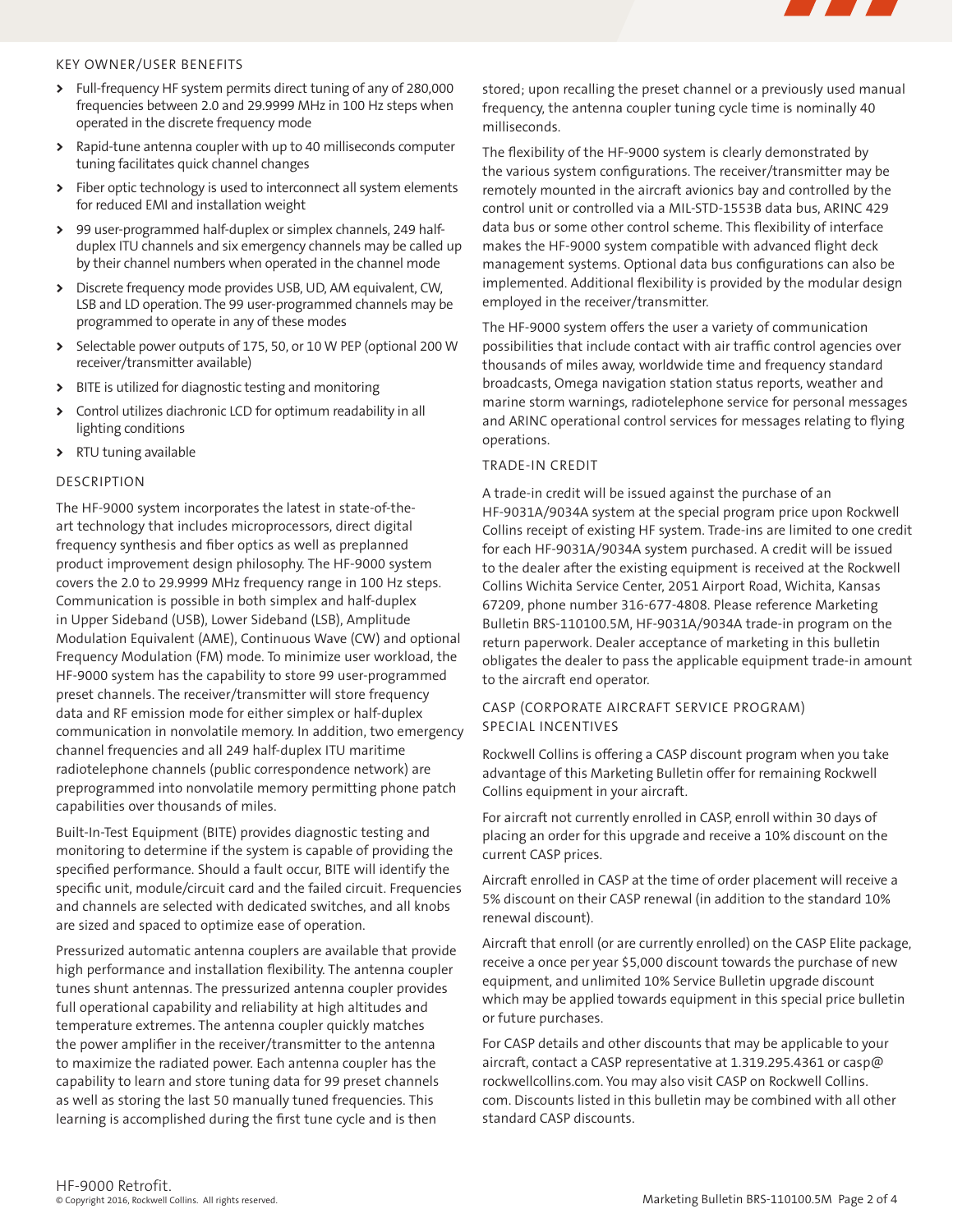

# TERMS AND CONDITIONS

Unless otherwise noted, programs are valid for orders placed between January 1, 2016 and December 31, 2016 with delivery requested by April 1, 2017. Warranty period for new equipment within this program is two years. Standard warranty does not apply to software.

# SINGLE HF SYSTEM – 50W1

| Type                 | Description                             | CPN          | Qty |  |
|----------------------|-----------------------------------------|--------------|-----|--|
| HF-9031A             | HF Rcvr/Xmitter (50w)                   | 822-0101-002 |     |  |
| HF-9041 <sup>4</sup> | HF Antenna coupler<br>Pressurized/Shunt | 622-8114-002 |     |  |
| MT-9030A             | Low Profile Shock Mount                 | 622-8116-001 |     |  |
| MT-9041A             | Low Profile Shock Mount                 | 622-8122-001 |     |  |

## SINGLE HF SYSTEM – 100W1

| <b>Type</b>          | Description                             | <b>CPN</b>   | Qty |  |
|----------------------|-----------------------------------------|--------------|-----|--|
| <b>HF-9034A</b>      | HF Rcvr/Xmitter (100w)                  | 822-0102-001 |     |  |
| HF-9041 <sup>4</sup> | HF Antenna coupler<br>Pressurized/Shunt | 622-8114-002 |     |  |
| MT-9030A             | Low Profile Shock Mount                 | 622-8116-001 |     |  |
| MT-9041A             | Low Profile Shock Mount                 | 622-8122-001 |     |  |

# OPTIONAL DUAL HF ANTENNA COUPLER MOUNT WITH SINGLE HF SYSTEM PURCHASE3

| <b>Type</b> | Description                     | CPN          | Qty |
|-------------|---------------------------------|--------------|-----|
| MT-9042A    | Dual Low Profile Shock<br>Mount | 622-8124-001 |     |
| MT-9041A    | Low Profile Shock Mount         | 622-8122-001 | -1  |